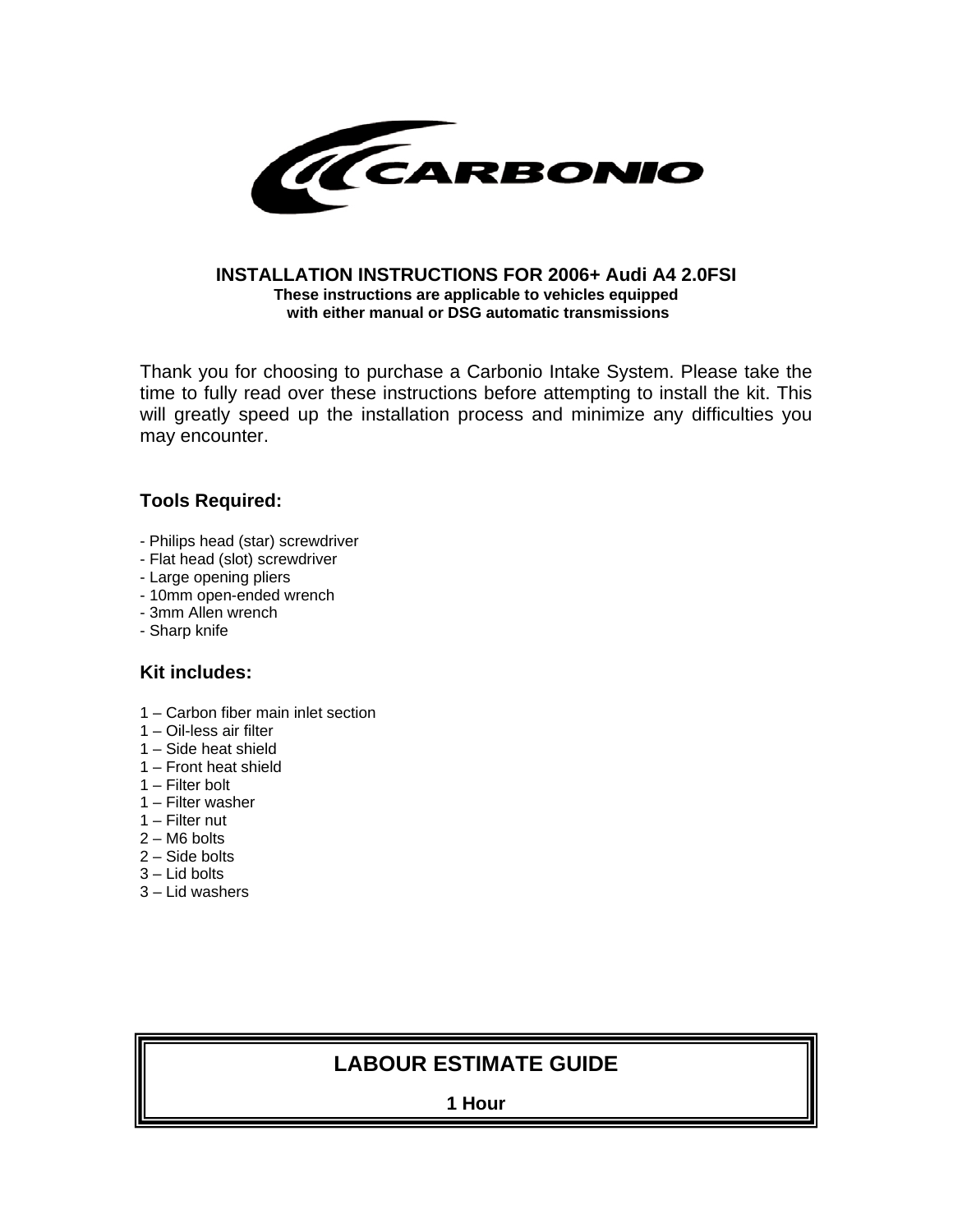

## **Step 1:**

Using a Phillips head (star) screwdriver remove the 2 screws holding the factory air inlet scoop. The location of these screws is marked with arrows right. Once these screws are out, the entire inlet scoop can be pulled out. It is made up of 2 pieces between the front of the car and airbox and may need to be split to get it out.



Using a flat head screwdriver, pry off the plastic clip that attaches the airbox to the passenger side inner fender.

The photo right shows an up-close view of the clip. **It is best to pry out its center section and then pry out its perimeter housing.**





#### **Step 3:**

Disconnect the wire that leads to the MAF sensor by depressing its fixing clip and by pulling apart.

Note that the fit will be snug however if too much force is necessary, then the fixing clip is not being depressed enough.

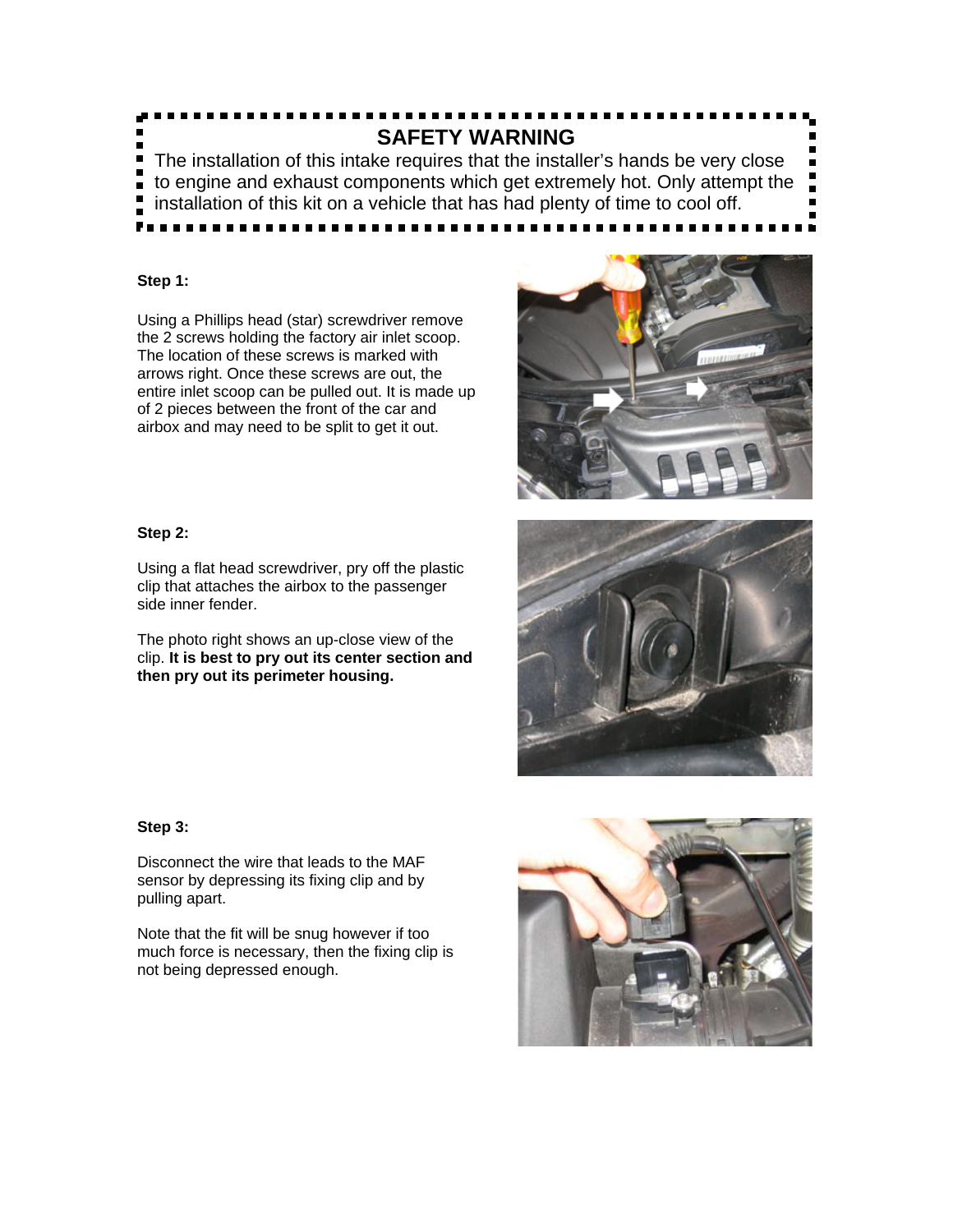## **Step 4:**

Using pliers, loosen the spring clamp that holds the MAF sensor to the inlet hose and separate the hose from the sensor.



# **Step 5:**

There are 3 metal clips that connect cables to the factory airbox. Pull these clips off of the airbox. Alternatively, using a sharp knife, cut off the tape that fixes the wires to the metal clips

Right is a close-up pic of one of these clips being pulled out of the airbox.



## **Step 6:**

Pull the airbox out of the car being careful not to snag any wires or hoses on the way out.

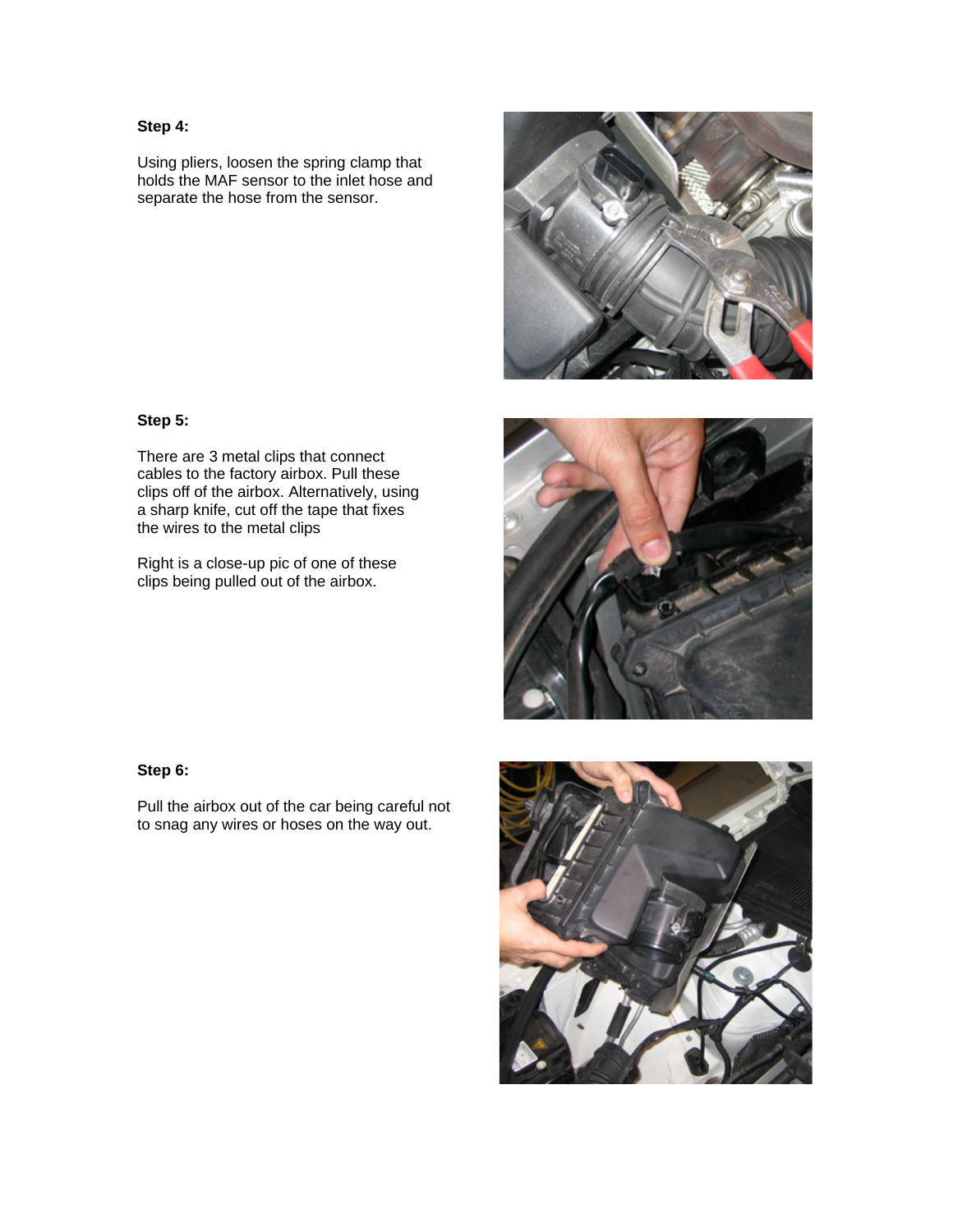### **Step 7:**

Using a 10mm wrench, loosen the bolt that is on the passenger side chassis next to the turbo. Back the bolt off but DO NOT remove it. The location of this bolt is shown right.

## **MAKE SURE THE ENGINE HAS HAD AMPLE TIME TO COOL. IT IS VERY EASY TO BURN YOUR HANDS AT THIS STAGE**



## **Step 8:**

Grab the airbox removed in Step 6 and, using a Philips head screwdriver, remove the 2 screws that hold the MAF to the airbox. Once these screws are off, pull the MAF apart from the airbox.



## **Step 9:**

Using the two M6 bolts, bolt the MAF to the front shield included in the kit. Make sure that the MAF is on the side where the lips of the shield bend away from the edges, & that the MAF connector is in the 3 o'clock position.

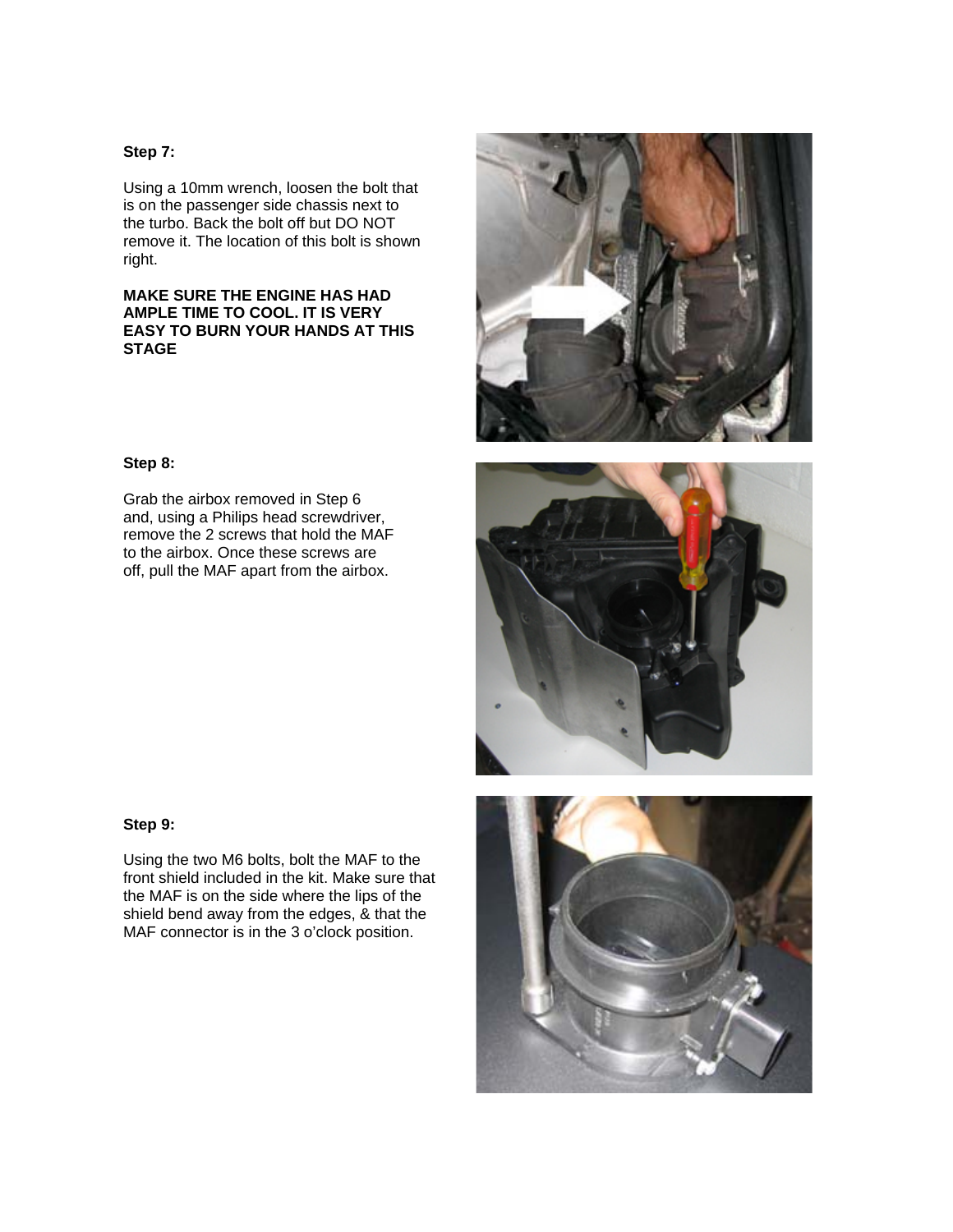### **Step 10:**

Fit the air filter to the front shield. There is a tab on the base of the filter and this fits into the slot at the top of the front shield. Fix the filter to the shield using the supplied bolt nut and washer. The washer goes on the filter side. Make sure not to over tighten the bolt. Tighten it so that the bottom tab is just bending a little (less than 1mm). Also, make sure that the upper tab is all the way in to the point where the filter base touches the holed slot.

### **Step 11:**

Using the small Allen bolts provided, screw the side shield to the front shield.

#### **Step 12:**

Lower the entire assembly into place. Make sure that the groove in the side shield fits over the threads of the bolt loosened in Step 7. **DO NOT TIGHTEN THIS BOLT YET**



### **Step 13:**

Re-connect the hose leading to the MAF (removed in Step 4) making sure that the spring clamp fixes the hose to the MAF

Re-connect the wire to the MAF (removed in Step 3) making sure that the MAF wire runs along the inner fender and passes through the groove on the top left of the front shield.